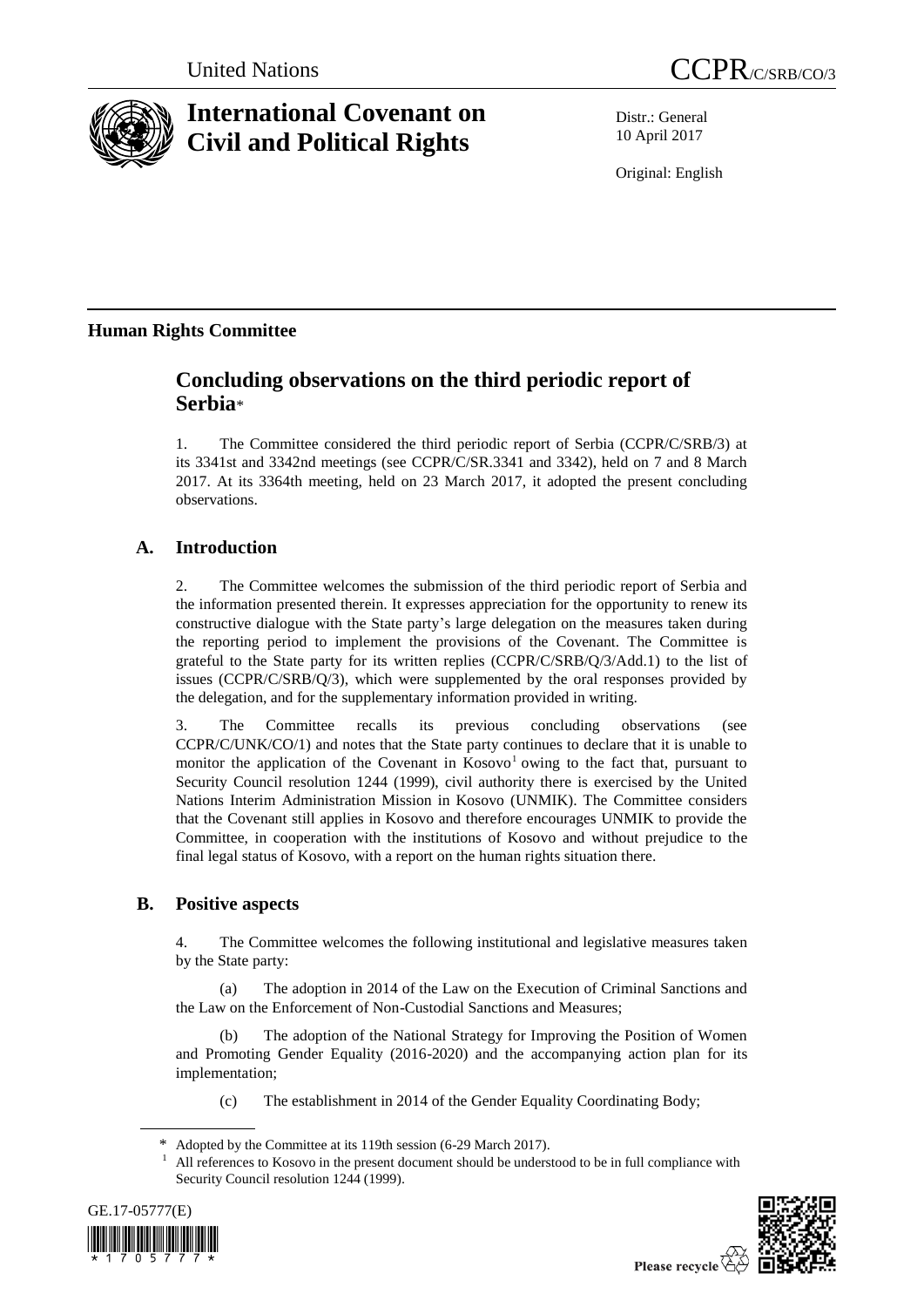(d) The adoption in 2016 of the new Law on the Prevention of Domestic Violence.

5. The Committee also welcomes the ratification of, or accession to, the following instruments by the State party:

(a) The International Convention for the Protection of All Persons from Enforced Disappearance, on 18 May 2011;

(b) The Convention of the Council of Europe on Preventing and Combating Violence against Women and Domestic Violence, on 31 October 2013;

(c) The protocol on cooperation in searching for the missing persons, in 2015, which was signed jointly with Bosnia and Herzegovina.

# **C. Principal matters of concern and recommendations**

#### **Optional Protocol and domestic applicability of the Covenant**

6. While welcoming the establishment of the council for monitoring the implementation of the recommendations of the United Nations human rights mechanisms, the Committee remains concerned about the lack of clear legal mechanisms for implementing and monitoring the implementation of the Views adopted by the Committee under the Optional Protocol. The Committee notes that the provisions of the Covenant are integrated into domestic law and consequently may be protected in the courts. However, it regrets that awareness of the practical applicability of the Covenant in the domestic legal system among the judiciary and legal community appears to remain low (art. 2).

7. **The State party should ensure that the Committee's Views are systematically disseminated and implemented, including those adopted concerning communication No. 1556/2007 (***Novaković and Novaković v. Serbia***), and strengthen its efforts to ensure that authorities, in particular judges, prosecutors and lawyers, are aware of the applicability of the Covenant's provisions in the State party**.

#### **Anti-discriminatory legal frameworks**

8. While the Committee acknowledges the strategy for prevention and protection from discrimination, it remains concerned about: (a) the lack of, or delays in, the practical implementation of the strategy; (b) the non-recognition of indirect discrimination in the current anti-discrimination law; (c) the lack of information on civil proceedings and the limited number of criminal proceedings brought forward on the basis of discrimination; and (d) the State party's failure to collect disaggregated data on ethnic and racial minorities (arts. 2-3 and 26-27).

9. **The State party should: (a) take concrete measures to ensure that the action plan for implementing the strategy for prevention and protection from discrimination is carried out in a timely and effective manner; (b) ensure that the planned amendments to the anti-discrimination law adequately address indirect discrimination as a form of discrimination; (c) increase the capacity of the Commissioner for the Protection of Equality to bring claims under the anti-discrimination law; (d) strengthen judicial enforcement of the anti-discrimination law through criminal and civil proceedings, including by training judges, law enforcement officials and lawyers regarding non-discrimination; and (f) collect data and develop tools that will allow the State party to assess and ensure the effective enjoyment by racial and ethnic minorities of all human rights and fundamental freedoms and make use of such data for planning and evaluation purposes.**

#### **Hate crimes**

10. The Committee is concerned that, despite the State party's efforts to prevent offences motivated by hatred, hate crimes, particularly against Roma, continue to be a serious problem in the State party. While noting the amendments to article 54 (a) of the Criminal Code introducing aggravating circumstances for crimes committed by individuals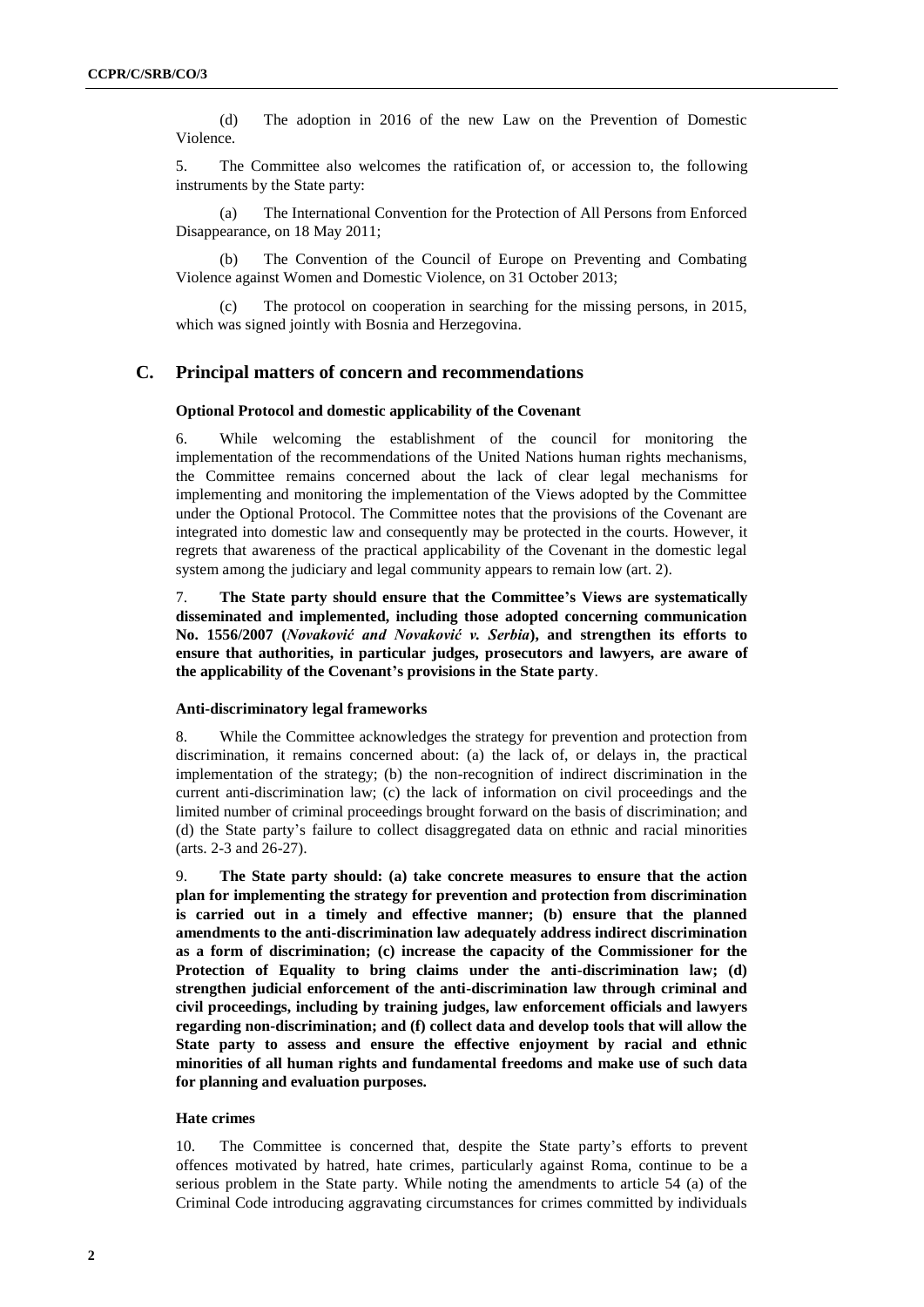who feel hatred for a particular race, religion, nationality or ethnicity, sex, sexual orientation or gender identity, it regrets that the State party has not provided any example of the practical implementation of those amendments (arts. 2, 6, 20 and 26).

11. **The State party should: (a) increase its efforts to promote tolerance for persons belonging to ethnic, national, racial, religious and other minorities, including persons belonging to the Roma community; and (b) effectively implement article 54 (a) of the Criminal Code, including by ensuring that hate crimes are identified and promptly investigated, that alleged perpetrators are prosecuted and, if convicted, that they are punished with appropriate sanctions.** 

# **Discrimination against lesbian, gay, bisexual, transgender and intersex persons and persons with HIV**

12. The Committee is concerned that: (a) the number of acts of discrimination, intolerance and violence against lesbian, gay, bisexual, transgender and intersex persons remains very high; (b) the legal consequences of adjusting or changing one's sex are not currently regulated by any legal framework and there is no right to a preferred gender in the absence of surgical intervention; and (c) persons with HIV continue to face discrimination and violations of their right to privacy, particularly within the context of health care (arts. 2, 7, 16 and 26).

13. **The State party should: (a) strengthen measures to eradicate all forms of social stigmatization, discrimination and violence against persons based on their sexual orientation and gender identity or HIV status; and (b) implement a procedure for legal gender recognition that is compatible with the provisions of the Covenant.**

#### **Roma exclusion**

14. The Committee reiterates its concerns that, despite the State party's efforts, members of the Roma community continue to suffer from widespread discrimination and exclusion, unemployment, forced eviction and de facto housing and educational segregation. While noting that the State party has made progress on the issue of registration, it is concerned about the continued difficulties faced by internally displaced Roma in terms of: (a) registering births and their place of residence and acquiring identification documents, including as a result of a narrow interpretation of the law on permanent and temporary residence; (b) being integrated into Serbian society; and (c) the poor conditions reported in collective centres (arts. 2, 7, 16-17, 24 and 26).

15. **The State party should increase its efforts to: (a) promote non-discriminatory access to opportunities and services in all fields for members of the Roma community; (b) facilitate and enable registration of children born to parents without identification documents and allow internally displaced Roma who live in informal settlements to register their place of residence and to acquire identification documents, including by reviewing the law on permanent and temporary residence; (c) work with internally displaced Roma communities to develop durable solutions that are suitable to them, including their local integration into Serbian society; and (d) take all steps necessary to implement the strategy for the social inclusion of Roma.** 

#### **Persons with disabilities**

16. While the Committee notes that the State party has made some progress in terms of promoting and protecting the rights of persons with disabilities, it is concerned that persons with disabilities still face many challenges in getting access to justice, education, employment and political participation. The Committee notes with concern the forced placement in medical institutions, isolation and forced treatment of large numbers of persons with mental, intellectual and psychosocial disabilities; the inadequacy of the current legal frameworks to achieve deinstitutionalization and enhance appropriate community-based support; the reported tendency to resort to the deprivation of legal capacity, including full legal capacity, which disproportionally affects the rights of persons with disabilities; and the limited scope of protections against discrimination on grounds of disability (arts. 2, 7, 14, 16 and 25-26).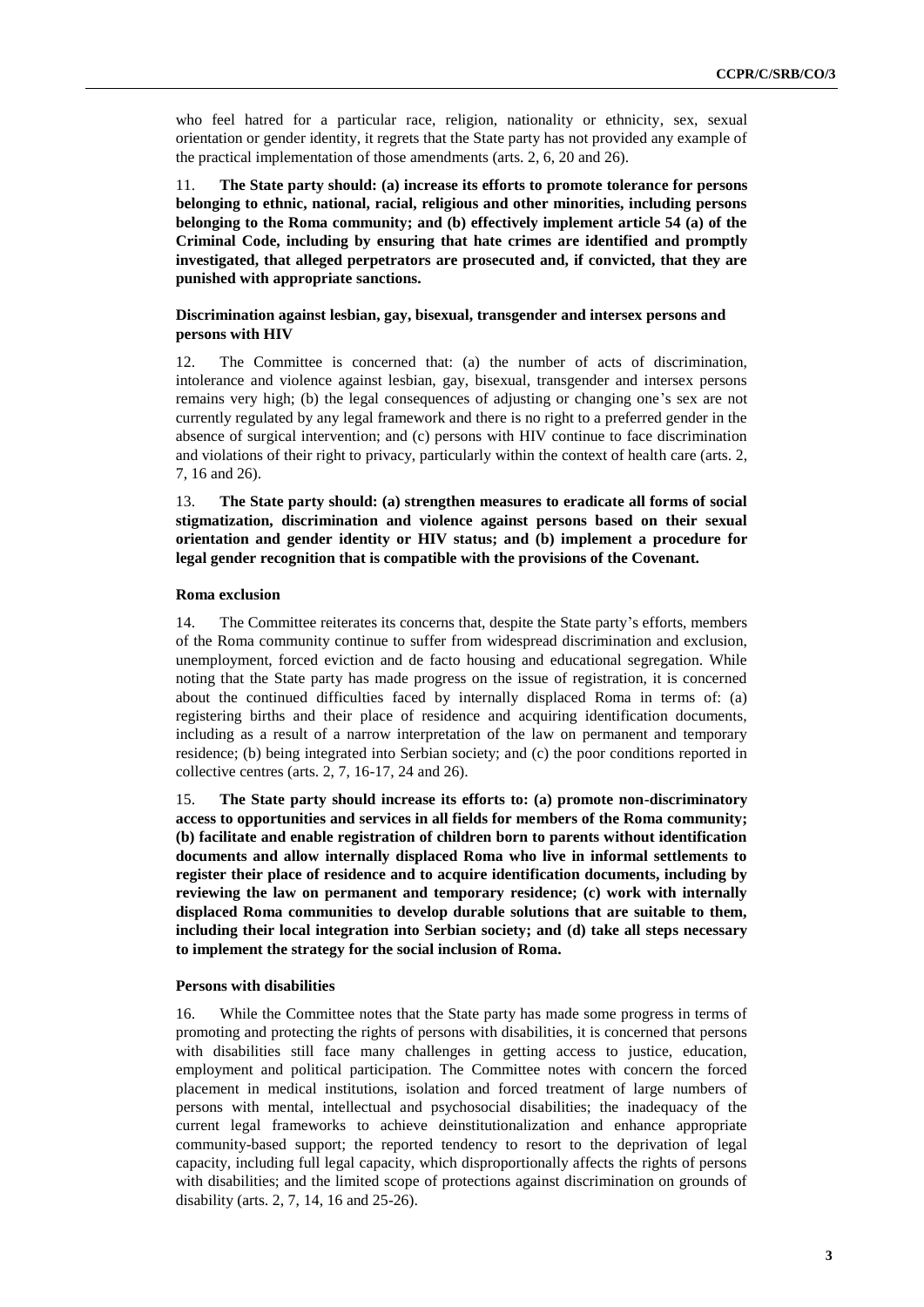17. **The State party should: (a) take appropriate measures to ensure that persons with disabilities are not discriminated against in the enjoyment of their rights; (b) take all measures necessary to implement a policy of deinstitutionalization of persons with disabilities accompanied by appropriate community-based support; (c) ensure that any decision to isolate, place or treat persons with mental, intellectual and psychosocial disabilities is made after a thorough medical assessment, that any restrictions are legal, necessary and proportionate to the individual circumstances and include guarantees of an effective remedy, that any abuse is effectively investigated and that criminal liability is imposed; (d) pursue legal amendments in order to eliminate the tendency to resort to the full deprivation of legal capacity and strengthen its efforts to restore the legal capacity of persons with disabilities; (e) recognize the denial of reasonable accommodation for persons with disabilities as a form of discrimination; and (f) include disability as a grounds for prosecuting those allegedly responsible of hate crimes.** 

## **Gender equality and discrimination against women**

18. While the Committee notes that the State party has taken significant steps to improve the representation of women in the public sphere, patriarchal cultural patterns and stereotypical gender roles of women and men remain prevalent in Serbian society. It is also concerned about: (a) the situation of women belonging to vulnerable groups; (b) reported cases of early arranged marriage in some Roma communities; and (c) the lack of implementation of the law on gender equality (arts. 2-3, 7, 23 and 26).

19. **The State party should: (a) pursue efforts to raise awareness of women's equality with a view to combating all prejudices and stereotypes against women; (b) take all measures necessary to protect women belonging to vulnerable groups, including from early marriage; and (c) ensure that its legal frameworks regarding gender equality are fully implemented at all levels.**

#### **Violence against women and children, including domestic violence**

20. While acknowledging the State party's efforts to prevent violence against women and children, including domestic violence, the Committee is concerned that in practice severe forms of such violence remain prevalent. The Committee is particularly concerned at the inadequacy of the response of law enforcement and judicial authorities to cases of domestic violence, as few reported cases result in prosecutions and convictions (arts. 2-3, 6- 7 and 26).

21. **The State party should increase its efforts, including by: (a) ensuring that sufficient technical and financial resources and training are dedicated to addressing the problem of violence against women and children; (b) doing more to raise public awareness of the adverse impact of domestic violence; (c) ensuring that women are made aware of the option provided in the new law on the prevention of domestic violence of requesting a restraining order and that the law is effectively implemented and enforced; and (d) ensuring that domestic violence cases are thoroughly investigated, that perpetrators are prosecuted and, if convicted, punished with sanctions commensurate to the severity of the crime.**

#### **Disappeared persons and accountability for past human rights violations**

22. While acknowledging the State party's efforts in respect of disappeared persons and accountability for past human rights violations, the Committee remains concerned about: (a) the limited progress made in the search for disappeared persons; (b) the low rate of prosecutions for war crimes committed during the armed conflicts, including those committed by middle- and high-ranking officials; (c) the narrow definitions of "victim" under the Law on Civilian Invalids of War and of "injured parties" under the Criminal Procedure Code, and the requirement that victims declare the disappeared person dead to obtain compensation; and (d) the lack of resources for the Office of the War Crimes Prosecutor, the lack of a new War Crimes Prosecutor and the alleged pressure exerted by the Government on the office of the Prosecutor (arts. 2, 6, 7, 9 and 16).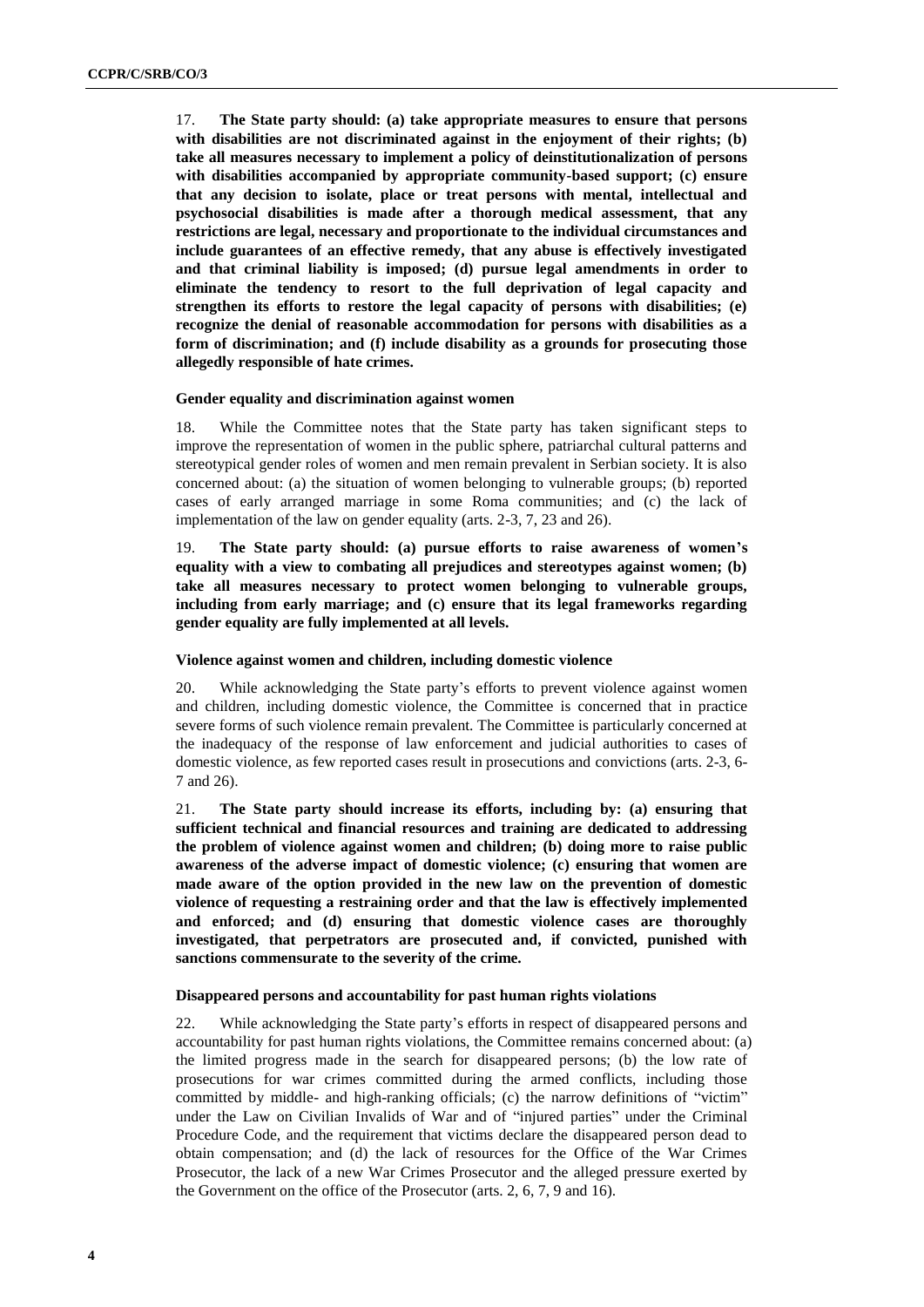23. **The State party should: (a) continue to investigate all unresolved cases of disappeared persons in order to clarify their fate and whereabouts and ensure that victims and their relatives are informed of the outcome of the investigation; (b) ensure that all perpetrators of war crimes, including middle- and high-ranking officials, are prosecuted; (c) amend the Law on Civilian Invalids of War and the Criminal Procedure Code to expand the definitions of "victim" and "injured party" and ensure that all victims of enforced disappearance have an effective right to full reparation in conformity with human rights standards; and (d) ensure that the Office of the War Crimes Prosecutor has sufficient resources, appoint without delay a new War Crimes Prosecutor and ensure the Office's independence, so as to enable it to effectively discharge its mandate.**

#### **Deaths in and disappearances from maternity wards**

24. The Committee is concerned about the lack of legislation providing redress to parents of newborn children who have allegedly died in or disappeared from maternity wards, mostly between the 1970s and the 1990s (arts. 2, 6 and 23).

25. **The State party should take steps to ensure the rapid adoption of a law addressing alleged past deaths or disappearances of newborn children and providing parents with individual redress.**

#### **Prohibition of torture and ill-treatment**

26. The Committee is concerned that: (a) the definition of torture is still not in conformity with article 7 of the Covenant; (b) independent investigations undertaken by prosecutors wherever there are reasonable grounds to believe that an act of torture or illtreatment has been committed are allegedly not systematic; (c) the prosecution rate for torture and ill-treatment remains low and convicted perpetrators receive lenient penalties; and (d) victims' access to reparation is often hindered owing to the high standard of proof of harm set by the courts and the application of statutes of limitations to their claims (arts. 2 and 7).

27. **The State party should take measures to: (a) amend its Criminal Code to include a definition of torture that is fully in line with article 7 of the Covenant and other internationally established norms; (b) ensure that an independent body conducts effective investigations into all credible allegations of torture or ill-treatment; (c) amend its legislation to ensure that acts of torture or ill-treatment are punished with penalties commensurate with their grave nature and repeal the statute of limitations for crimes of torture and ill-treatment; and (d) remove all obstacles that hinder the exercise of the rights of victims to a judicial remedy.**

#### **Persons deprived of their liberty**

28. While acknowledging the State party's efforts in respect of persons deprived of their liberty, the Committee is concerned about continuing overcrowding in prisons; poor detention conditions, especially in police detention premises; and the insufficient healthcare services and meaningful activities for prisoners (arts. 7 and 10).

29. **The State party should strengthen its efforts to reduce overcrowding, including by continuing to develop the use of alternatives to detention, improve conditions of detention, including access to health care and activities, and increase its efforts to guarantee the right of detainees to be treated with dignity.**

#### **Trafficking in persons and forced labour**

30. The Committee is concerned about: (a) the presence of national and foreign criminal groups involved in trafficking and their exploitation of the large number of migrants and refugees in the State party; (b) information that the national anti-trafficking coordinator has not been provided with a formal workplan or budget; and (c) the situation of children trafficked or exploited by family members or others who are forced to work, beg or engage in prostitution (arts. 7-8, 13 and 24).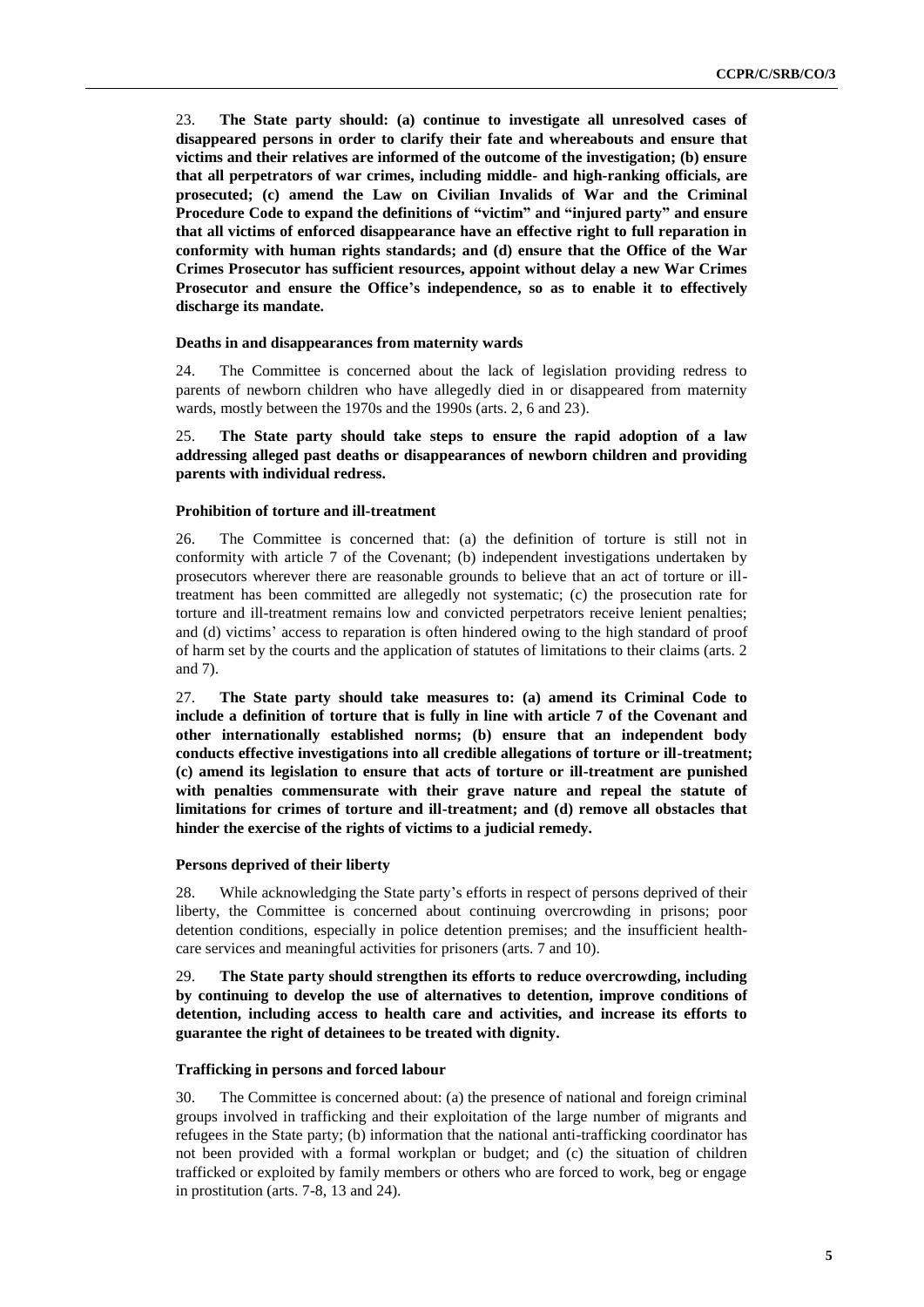31. **The State party should: (a) strengthen measures to prevent and combat trafficking in persons, placing a specific focus on migrants and refugees; (b) devote the resources necessary to investigating cases of trafficking in persons and prosecuting all perpetrators; (c) provide the national anti-trafficking coordinator with the necessary resources and a formal workplan; (d) ensure that children are removed from families that are responsible for their exploitation and fully recognize children as victims rather than perpetrators of crimes; (e) ensure that the labour inspectorate and relevant coordinating bodies are provided with sufficient resources, training and access to identify and prevent child labour; and (f) develop programmes to rehabilitate victims, including children, of trafficking and forced labour.** 

## **Refugees and asylum seekers**

32. While acknowledging the current challenges regarding refugees and appreciating the basic legal protections in place, the Committee is concerned about: (a) the existence of significant obstacles and delays in the process of registering, interviewing and providing identification for asylum seekers and the low number of asylum claims granted; (b) reported cases of efforts to deny access to Serbian territory and asylum procedures, of collective and violent expulsions and of the misapplication of the "safe third country" principle, despite concerns regarding conditions in some of those countries; (c) inadequate conditions in reception centres, including when unaccompanied minors are placed with adults, and the absence of care for individuals outside of reception centres; (d) inadequate access for unaccompanied minors to guardians who make decisions in the best interest of the child; and (e) inadequate procedures to determine the age of unaccompanied minors (arts. 6-7, 13 and 24).

33. **The State party should strictly respect its national and international obligations by: (a) ensuring that access to formal procedures for asylum applications is available at all border points, notably in international airports and transit zones, and that all persons engaging directly with refugees or migrants are appropriately trained; (b) ensuring that all asylum applications are assessed promptly on an individual basis with full respect for the principle of non-refoulement and that decisions of denial can be challenged through suspensive proceedings; (c) refraining from collective expulsion of aliens and ensuring an objective assessment of the level of protection when expelling aliens to "safe third countries"; (d) ensuring adequate conditions both inside and outside reception centres for all refugees and asylum seekers; and (e) ensuring that appropriate protocols are in place for identifying the age of unaccompanied minors and ensuring that they receive appropriate guardianship and treatment that takes into account the principle of the best interests of the child.**

## **Administration of justice**

34. While acknowledging the national judicial reform strategy and recent efforts to reduce the large backlog of cases, the Committee is concerned about: (a) the probation period of three years for new judges; (b) alleged cases of pressure and retribution exercised by politicians and the media on judges, prosecutors, the High Judicial Council and the State Prosecutorial Council; (c) the remaining backlog of court cases; and (d) the delays in the adoption of the draft law on free legal aid (art. 14).

35. **The State party should: (a) take steps to entrench judicial independence, including by ensuring the tenure of new judges and preventing any political interference in the work of the High Judicial Council and the State Prosecutorial Council; (b) take steps to ensure that all cases of political and media pressure on the judiciary and prosecutors are promptly investigated and sanctioned; (c) strengthen its efforts to ensure that trials take place in a reasonable time and reduce the backlog of court cases; and (d) strengthen its efforts to adopt the draft law on free legal aid.**

## **Freedom of thought, conscience and religion**

36. With reference to its previous concluding observations (see CCPR/C/SRB/CO/2, para. 20), the Committee reiterates its concerns about the practical consequences of the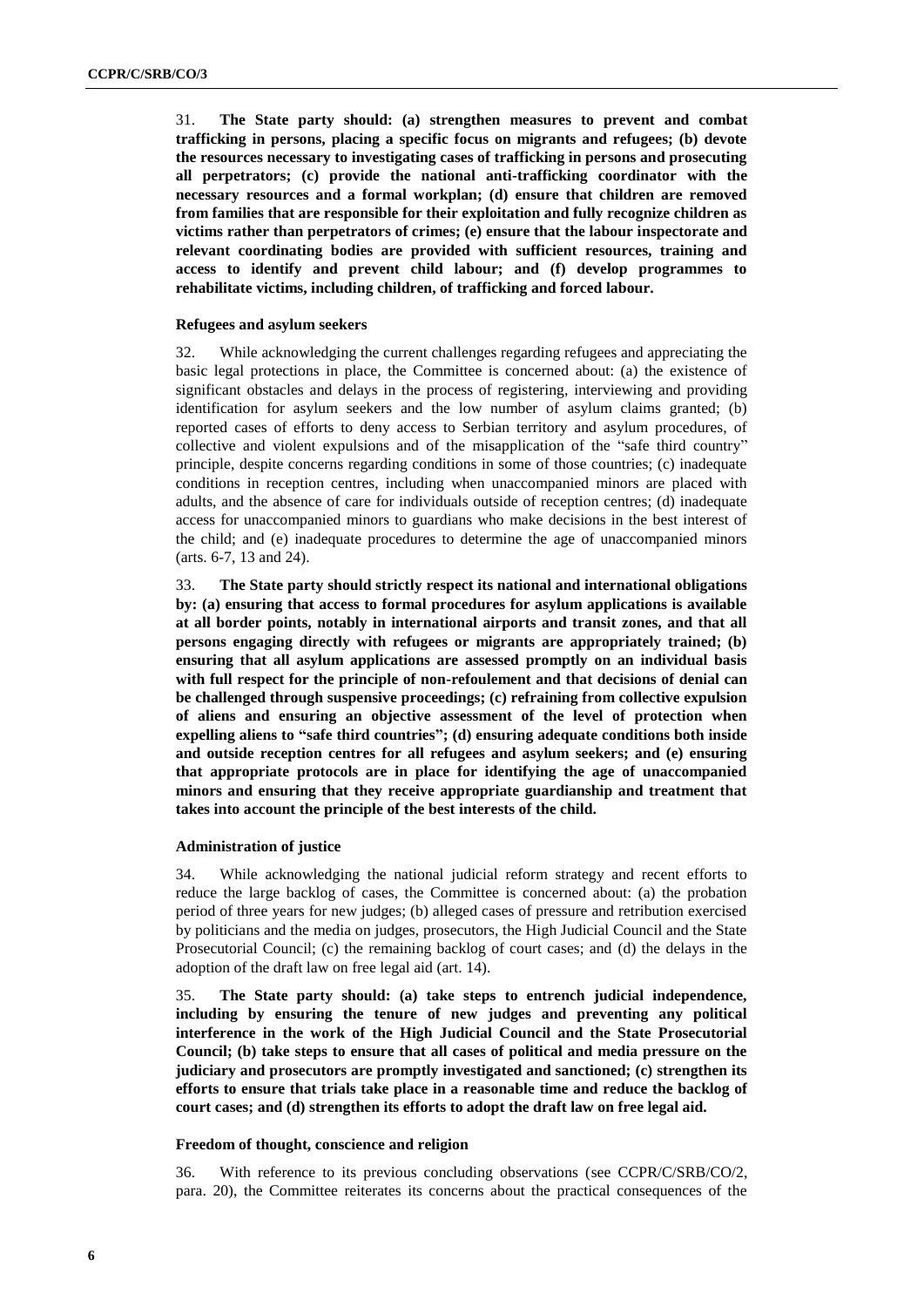legal differentiation between "traditional" and "non-traditional" religions (arts. 2, 18 and 27).

# 37. **The State party should guarantee in practice that the principle of equal treatment of religions is respected, in compliance with the requirements of article 18 of the Covenant.**

#### **Freedom of expression**

38. The Committee is concerned about allegations of public officials publicly vilifying and intimidating media workers and about the narrowing space for debate, in particular through the prosecution of journalists and members of civil society for expressing their opinions. While noting the privatization of the media, the Committee remains concerned about the lack of transparency of media ownership and the ongoing public influence exercised on some media. The Committee is also concerned about aspects of the application of the Public Assembly Act of 26 January 2016 that might hinder, not facilitate, protection of the right to freedom of assembly (arts. 19 and 21).

39. **The State party should: (a) take immediate steps to provide effective protection to media workers from all forms of intimidation and ensure that all cases are duly investigated and perpetrators of those acts of intimidation prosecuted and appropriately sanctioned; (b) refrain from prosecuting journalists, human rights defenders and other members of civil society as a means of deterring or discouraging them from freely expressing their opinions; (c) take steps to ensure the transparency of media ownership and that private media outlets are free and independent, in conformity with the Committee's general comment No. 34 (2011) on the freedoms of opinion and expression; and (d) review the application of the Public Assembly Act of 26 January 2016 so as to ensure its compatibility with the Covenant.**

#### **Participation in public affairs**

40. The Committee remains concerned about: (a) the low level of representation of minorities in government bodies and public administration, including the Roma, and regrets the lack of relevant statistics; and (b) the allegations of attacks against political opposition figures and of serious cases of pressure exerted on voters (art. 25).

41. **The State party should: (a) strengthen its efforts to increase representation of members of the Roma community and other national minorities in State bodies at both the national and local levels, including, if necessary, through appropriate temporary special measures; and (b) ensure that an effective and independent election monitoring body is established and that allegations of attacks on politicians and intimidation of voters are promptly reported, investigated and addressed.**

## **D. Dissemination and follow-up**

42. Through the council for monitoring the implementation of the recommendations of the United Nations human rights mechanisms, among others, the State party should widely disseminate the Covenant, the third periodic report, the written replies to the Committee's list of issues and the present concluding observations with a view to raising awareness of the rights enshrined in the Covenant among the judicial, legislative and administrative authorities, civil society and non-governmental organizations operating in the country, and the general public. The State party should ensure that the report and the present concluding observations are translated into the official languages of the State party.

43. In accordance with rule 71, paragraph 5, of the Committee's rules of procedure, the State party is requested to provide, within one year of the adoption of the present concluding observations, information on the implementation of the recommendations made by the Committee in paragraphs 15 (Roma exclusion), 33 (refugees and asylum seekers) and 39 (freedom of expression) above.

44. The Committee requests the State party to submit its next periodic report by 29 March 2021 and to include in that report specific up-to-date information on the